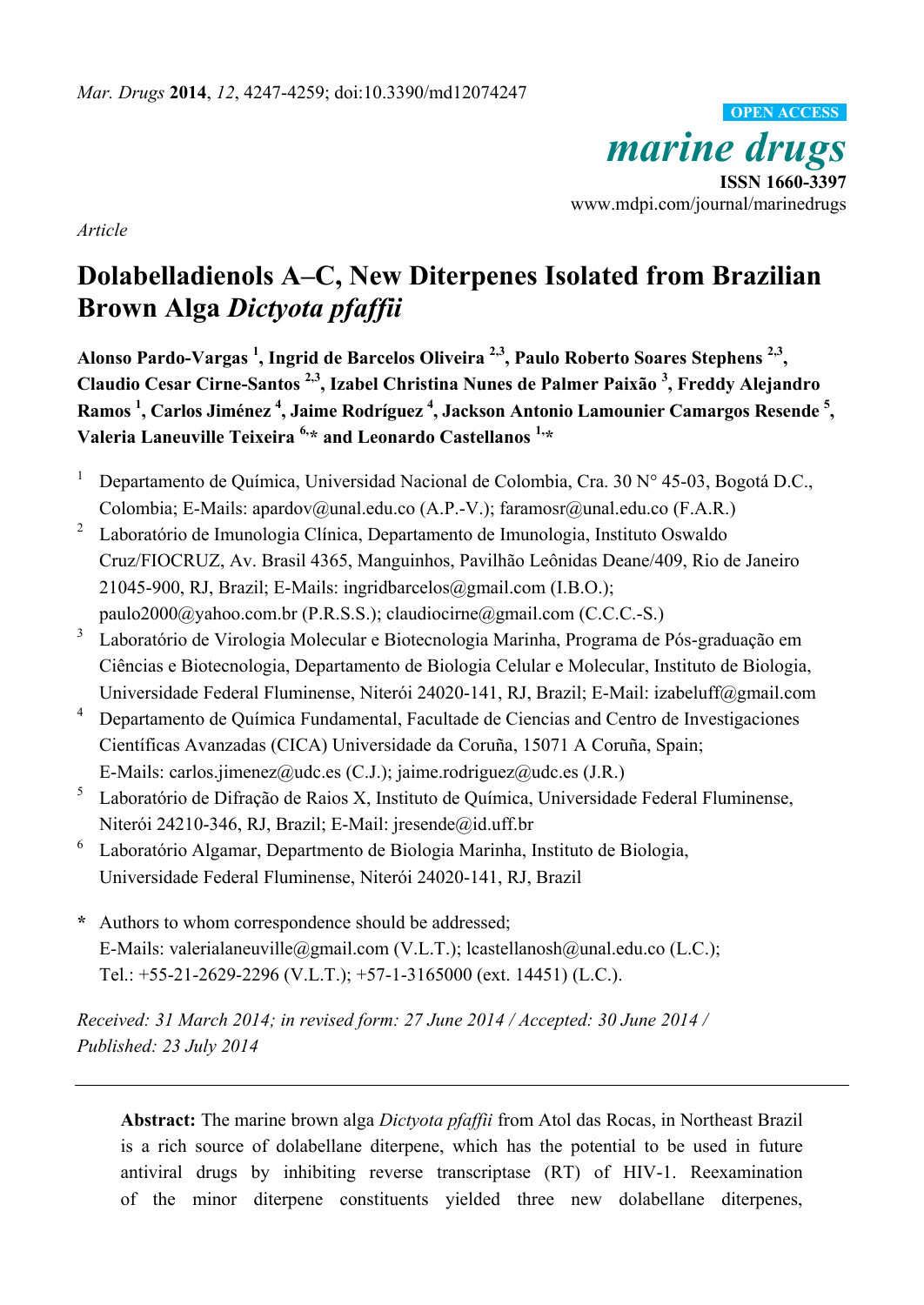(1*R*\*,2*E*,4*R*\*,7*S*,10*S*\*,11*S*\*,12*R*\*)10,18-diacetoxy-7-hydroxy-2,8(17)-dolabelladiene (**1**), (1*R*\*,2*E*,4*R*\*,7*R*\*,10*S*\*,11*S*\*,12*R*\*)10,18-diacetoxy-7-hydroxy-2,8(17)-dolabelladiene (**2**), (1*R*\*,2*E*,4*R*\*,8*E*,10*S*\*,11*S*,12*R*\*)10,18-diacetoxy-7-hydroxy-2,8-dolabelladiene (**3**), termed dolabelladienols A–C (**1**–**3**) respectively, in addition to the known dolabellane diterpenes (**4**–**6**). The elucidation of the compounds **1**–**3** was assigned by 1D and 2D NMR, MS, optical rotation and molecular modeling, along with the relative configuration of compound **4** and the absolute configuration of **5** by X-ray diffraction. The potent anti-HIV-1 activities displayed by compounds 1 and 2 ( $IC_{50} = 2.9$  and 4.1  $\mu$ M), which were more active than even the known dolabelladienetriol **4**, and the low cytotoxic activity against MT-2 lymphocyte tumor cells indicated that these compounds are promising anti-HIV-1 agents.

**Keywords:** marine natural products; *Dictyota pfaffii*; dolabellane diterpenes; anti-HIV-1

#### **1. Introduction**

Human immunodeficiency virus (HIV) remains a cause of worldwide concern. According to the WHO and UNAIDS in October 2013, approximately 35.3 million people were infected with HIV. In 2012, approximately 1.6 million people died of AIDS-related causes. Since the introduction of the highly active anti-retroviral therapy (HAART), the life expectancy of HIV-infected individuals has increased, even in cases in which the virus remains active [1]. However, the discovery and development of new drugs candidates is required, as current drugs do not completely eradicate HIV from infected tissues and the long-term use of these drugs is restricted by the emergence of drug-resistant viruses, metabolic disorders and toxicity [1,2]. Of the several classes of anti-HIV compounds, inhibitors of reverse transcriptase are considered one of the most successful compounds in clinical use. Research has proven marine organisms to be excellent sources of biologically active compounds with the potential to combat HIV [1]. In particular, terpenoids isolated from marine algae [1,3,4] have been described as anti-HIV-1 inhibitors.

Mechanisms of action include the blocking of different steps of the HIV-1 replicative cycle as entry inhibitors [5,6], reverse transcriptase inhibitors [1,5] or protease inhibitors [1,7]. More particularly, diterpenes isolated from marine alga represent one of the most active and promising compounds in the development of new drugs to control HIV-1 during the infective process [1,8]. In our search for new anti-HIV compounds from marine sources, we have identified a dolabellane diterpene from the brown seaweed *Dictyota pfaffii* Schnetter (Dictyotaceae, Phaeophyceae) with strong anti-HIV-1 activity. Due to the highly relevant results obtained thus far, we further investigated the anti-HIV inhibiting capacities of the minor dolabellane diterpenes. Moreover, dolabellane diterpenes demonstrate a wide array of interesting pharmacological properties such as antibacterial [9], antiprotozoal [10], antifungal [11], anti-inflammatory [12] and antimalarial [13] activities. We found one such dolabellane diterpene, dolabelladienetriol, to be a non-competitive inhibitor of HIV-1 reverse transcriptase [2,14,15]. In this paper we report the isolation and structural determination of three new dolabellane diterpenes **1**–**3**, (Figure 1), as will be demonstrated, two of these compound, **1** and **2**, exhibited potent antiviral activity.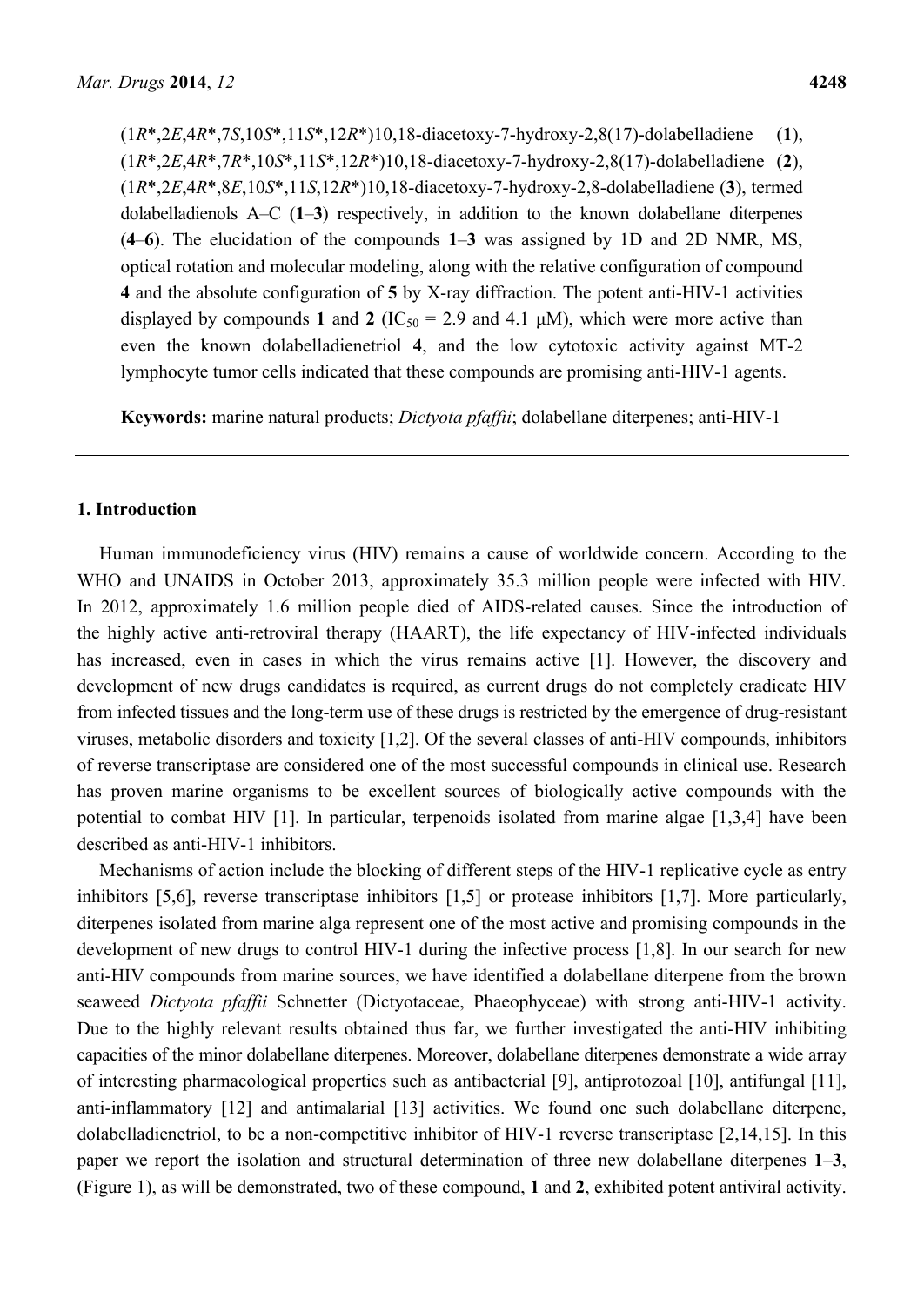**Figure 1.** Structure of the new dolabellane diterpenoids dolabelladienols A–C (**1**–**3**), along with the known dolabelladienetriol (**4**–**6**) isolated from *D. pfaffii*.



#### **2. Results and Discussion**

Specimens of *D. pfaffii* were collected during scuba dives (6–9 m) at Atol das Rocas reef, Rio Grande do Norte State, the only atol in the South Atlantic, and were subsequently air-dried. In order to obtain 3.5 g of organic residue, the material was extracted exhaustively with  $CH_2Cl_2$ , filtered and solvent removed under vacuum at 40 °C. The resulting extract was fractionated by vacuum column chromatography (VC) and subjected to successive silica gel column chromatographies (CC) in order to afford pure compounds **1**–**6**.

#### *2.1. Structural Elucidation*

Compound 1 (28 mg) was isolated as a white solid. EIMS analysis  $(m/z 406 \text{ [M]}^+)$  and <sup>13</sup>C NMR spectra, which was confirmed by the observation of a  $[M + Na]<sup>+</sup>$  peak at  $m/z$  429.2631 in its  $(+)$ -HRESIMS suggested the molecular formula of  $C_{24}H_{38}O_5$  (six degrees of unsaturation) for compound 1. The <sup>13</sup>C NMR data of **1** (Table 1) showed the presence of 24 carbon signals, which were assigned, using an APT experiment, as six methyls, six methylenes (five  $sp<sup>3</sup>$  and one  $sp<sup>2</sup>$ ), seven methines (two sp<sup>3</sup> and five sp<sup>2</sup>) and five quaternary carbons (three sp<sup>3</sup> and two sp<sup>2</sup>). A detailed analysis of 1D and 2D NMR spectra determined the gross structure of **1** (Supplementary Figures S1–S6). The presence of two acetate residues were easily deduced from the ester carbonyl signals at  $\delta_c$  170.5 and 170.1, along with two methyl groups at  $\delta_H$  2.04 (s, 3H) and 1.93 (s, 3H). Therefore, we inferred the diterpene structure of **1** from the 20 carbons after subtraction of the four carbons associated with two acetate groups. The presence of two oxygenated methines were deduced from NMR signals at  $\delta_c$  70.2 which was coupled via HSQC with the proton signal at  $\delta_H$  4.37 (dd,  $J = 8.4$ , 3.5 Hz) and at  $\delta_C$  68.6 correlated with the proton signal at  $\delta_H$  4.91 (ddd,  $J = 8.9$ , 4.7, 2.4 Hz) which was assigned to an hydroxymethine and an acetoxy-bearing methine, respectively. The methlylene carbon NMR signal observed at  $\delta_c$  113.4 which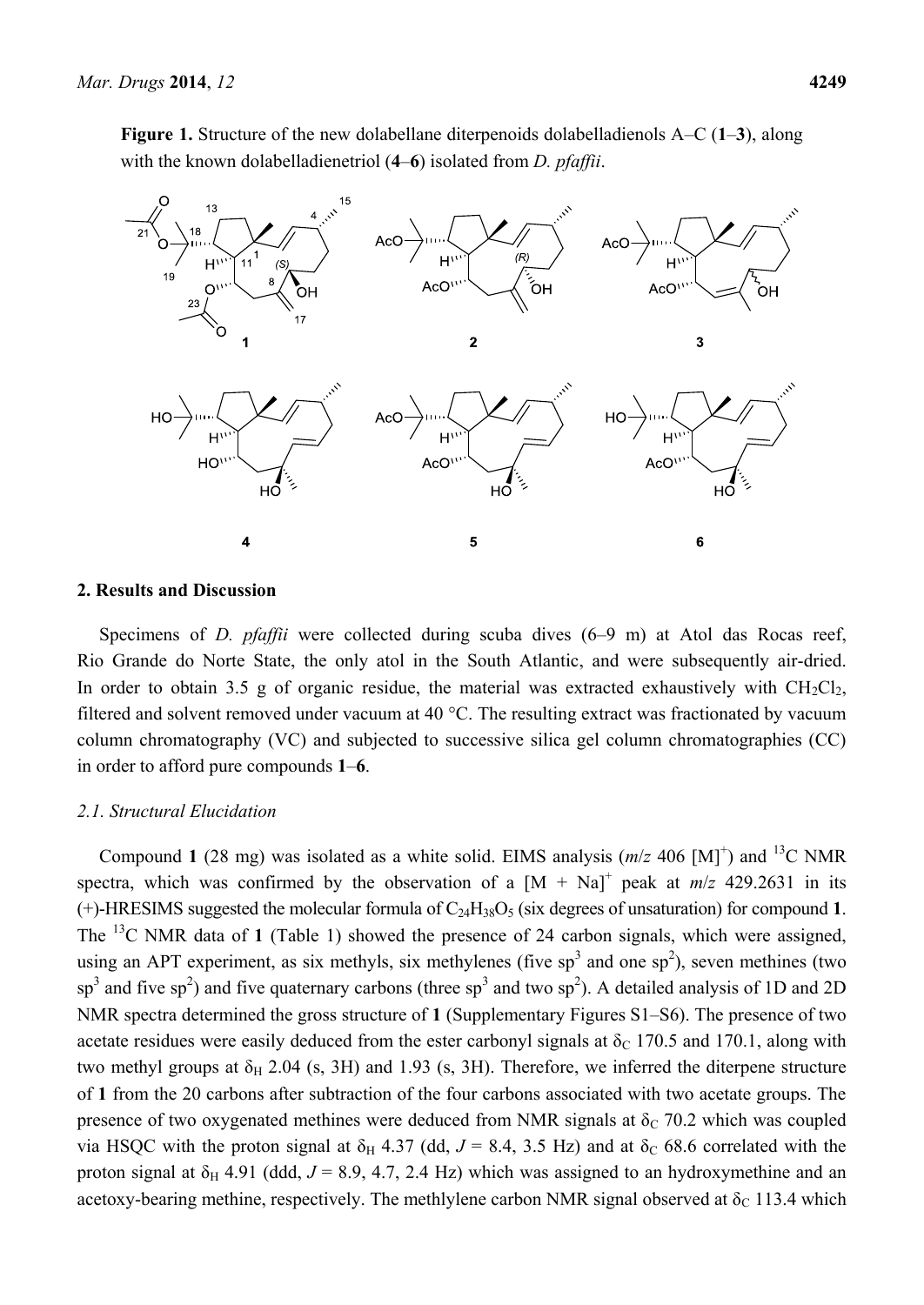correlated according to HMBC with the olefinic methylene protons at  $\delta_H$  5.12 (1H, brs) and 4.99 (1H, brs), along with olefinic quaternary carbon at  $\delta_{\rm C}$  146.2, indicated the existence of an exocyclic double bond. The existence of disubstituted double bond with an *E* configuration in **1** was inferred by the proton signals at  $\delta_H$  5.66 (dd,  $J = 16.4$ , 7.2 Hz) and 5.17 (d,  $J = 16.4$  Hz), which correlated according to HMBC with the sp<sup>2</sup> carbons at  $\delta_c$  133.6 and 137.5. The quaternary signal at  $\delta_c$  84.8, characteristic of a bearing acetoxy quaternary carbon, along with the methyl singlets at  $\delta_H$  1.60 (s, 3H), 1.42 (s, 3H) were indicative of the presence of a 2-propan-2-yl acetate group [15]. Furthermore, the NMR data of **1** (Table 1) displayed an additional two methyl groups at  $\delta_H$  0.97 (d,  $J = 6.9$  Hz, 3H)/ $\delta_C$  22.2 and  $\delta_H$  0.83 (s, 3H)/ $\delta_C$  16.8. The above-presented NMR data closely resemble those for bicyclic dolabellane skeleton, which were established as taxonomic markers for this alga [16]. However, differences in the chemical shifts as a result of the unsaturation and oxygenation pattern indicated of a new natural product. Two main proton spin systems, outlined in Figure 2a, were established by  ${}^{1}$ H- ${}^{1}$ H COSY experiments after assignments of the direct  ${}^{1}$ H- ${}^{13}$ C correlations via HSQC analysis.

The first spin system was identified by  ${}^{1}H-{}^{1}H$  COSY correlations between the olefinic proton at  $\delta_H$  5.17 (H-2) and the hydroxymethyne at  $\delta_H$  4.37, (H-7). A second was recognized by correlating the methylene protons at  $\delta_H$  2.43 and 2.46 (H-9) with those at  $\delta_H$  1.46 and 1.39 (H-14). Analysis of the HMBC spectrum granted the connectivity of these two spin-systems. The observed correlations between the methylene olefinic protons H-17a ( $\delta_H$  5.12, brs) and H-17b ( $\delta_H$  4.99, brs) and the oxygenated methine C-7 (δc 70.2) and methylene C-9 (δc 41.0) allowed for the connection of the exocyclic double bond  $\Delta 8(17)$  to both spin systems. On the other hand, HMBC cross-peaks between the olefinic H-2 ( $\delta_H$  5.17, d,  $J = 16.4$  Hz), the methylene H<sub>2</sub>-14 ( $\delta_H$  1.46, m) and H-11 ( $\delta_H$  1.84, dd,  $J = 10.8$ , 2.4 Hz) protons with the methyl carbon C-15 ( $\delta$ <sub>C</sub> 16.8) confirmed the bicyclic dolabelladiene structure presented in Figure 2a. The location of the acetate group at C-10 was established through the HMBC correlations between H-10 ( $\delta$ <sub>H</sub> 4.91, ddd, *J* = 8.9, 4.7, 2.4 Hz) and H<sub>3</sub>-24 ( $\delta$ <sub>H</sub> 1.93, s) protons and the carbonyl signal at  $\delta_c$  170.1 (C-23).

We demonstrated the assignment of the 2-propan-2-yl acetate group to position 12 by was the long range  ${}^{1}H-{}^{13}C$  coupling of the methine proton H-12 at 2.95 (td, 10.8, 4.7) with methyl singlets C-18 and C-20 at  $\delta$ <sub>C</sub> 23.4 and 26.4 (Figure 2a). Therefore, on the basis of the above analysis, we established the planar structure of **1** as illustrated in Figure 2a. Having established the planar structure of dolabellane **1**, we focused our attention on its stereochemistry. Key NOESY correlations observed between methyl protons  $H_3$ -15, H-12 and H-10, and this in turn to H-7, led to the conclusion that protons  $H_3$ -15, H-12, H-10 and H-7 are on the same side of the bicyclic ring (Figure 3a) and further suggested a 1*R*\*, 7*S*\*, 10*S*\* and 12*R*\* relative configuration. In order to confirm these stereochemical assignments, a conformational space of the two possible 7*R*\*- or 7*S*\*-epimers was explored using the GMMX stochastic conformational search procedure as implemented in the program PC-MODEL, which itself used an MMX force field.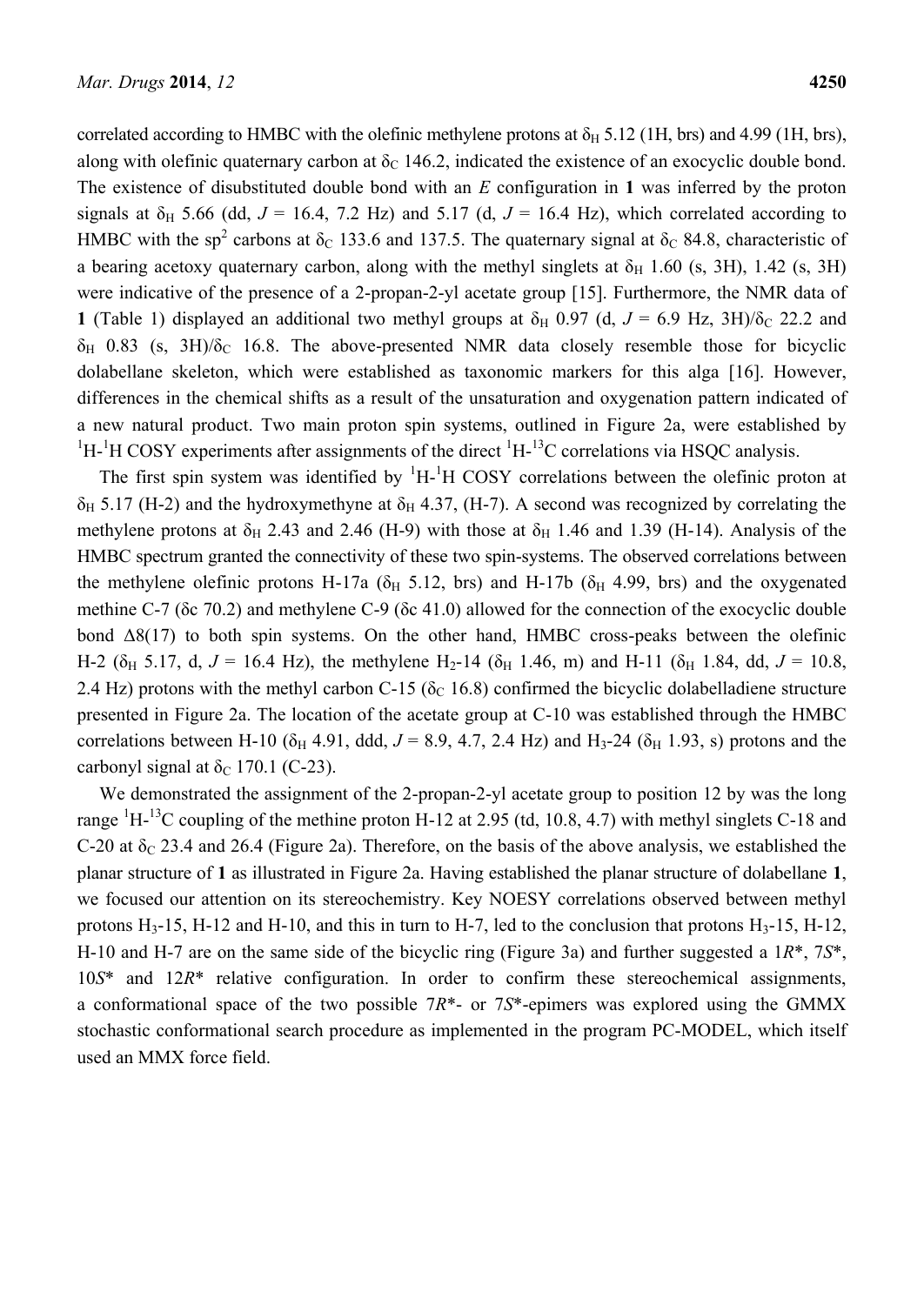**Table 1.** <sup>13</sup>C and <sup>1</sup>H NMR data (500 MHz in CDCl<sub>3</sub>) of dolabelladienols A–C (1–3) ( $\delta$  in ppm, *J* in Hz).

| <b>Position</b> | 1                |                                              | $\overline{2}$   |                                                   | $\overline{3}$   |                            |
|-----------------|------------------|----------------------------------------------|------------------|---------------------------------------------------|------------------|----------------------------|
|                 | $\delta_{\rm C}$ | $\delta_{\rm H}$                             | $\delta_{\rm C}$ | $\delta_{\rm H}$                                  | $\delta_{\rm C}$ | $\delta_{\rm H}$           |
|                 | 48.4             |                                              | 48.1             |                                                   | 48.9             |                            |
| $\overline{2}$  | 137.5            | $5.17$ (d, 16.4)                             | 138.9            | $5.24$ (d, 16.4)                                  | 136.9            | $5.23$ (dd, 16.4, 0.7)     |
| 3               | 133.6            | 5.66 (dd, 16.4, 7.2)                         | 134.5            | $5.53$ (dd, 16.4, 8.5)                            | 134.1            | 5.70 (dd, 16.4, 6.9)       |
| $\overline{4}$  | 34.8             | 2.20 (m)                                     | 34.7             | $2.04$ (m)                                        | 34.9             | 2.39 (ddd, 13.9, 7.7, 3.3) |
| 5               | 32.0             | $1.58$ (m) $1.63$ (m)                        | 33.2             | $1.76$ (dd, $11.2, 2.3$ )<br>1.08 (dd, 11.2, 4.9) | 33.5             | $2.34$ (m) 1.71 (m)        |
| 6               | 32.6             | $1.62$ (m) $1.90$ (m)                        | 33.3             | $1.85$ (dd, 9.0, 4.9)<br>$1.64$ (m)               | 30.7             | $1.45$ (m) $1.66$ (m)      |
| $\tau$          | 70.2             | $4.37$ (dd, 8.4, 3.5)                        | 76.7             | 3.95 (dd, 11.4, 4.9)                              | 69.0             | $5.08$ (t, 6.6)            |
| 8               | 146.2            |                                              | 144.8            |                                                   | 140.1            |                            |
| 9               | 41.0             | 2.43 (dd, 13.2, 4.7)<br>2.46 (dd, 13.2, 8.9) | 36.5             | $2.65$ (dd, 13.8, 10.1)<br>$2.50$ (br d, 13.8)    | 125.8            | 5.31 $(d, 10.4)$           |
| 10              | 68.6             | 4.91 (ddd, 8.9, 4.7, 2.4)                    | 70.4             | 4.88 (ddd, 10.1, 3.2, 2.1)                        | 67.9             | 5.58 (dd, 10.4, 2.3)       |
| 11              | 51.1             | $1.84$ (dd, $10.8, 2.4$ )                    | 50.6             | $1.94$ (dd, $10.5, 3.2$ )                         | 53.3             | $1.76$ (dd, $10.1, 2.1$ )  |
| 12              | 44.2             | 2.95 (td, 10.8, 4.7)                         | 44.2             | $3.06$ (td, 10.5, 4.9)                            | 44.3             | $2.98$ (m)                 |
| 13              | 26.4             | $1.95$ (m) $1.45$ (m)                        | 26.5             | $1.96$ (m) $1.48$ (m)                             | 26.2             | $1.95$ (m), $1.46$ (m)     |
| 14              | 38.9             | $1.46$ (m) $1.39$ (m)                        | 38.7             | $1.51$ (m) $1.47$ (m)                             | 39.2             | $1.49$ (m) $1.39$ (m)      |
| 15              | 16.8             | 0.83(s)                                      | 18.4             | 0.83(s)                                           | 16.9             | 0.93(s)                    |
| 16              | 22.2             | $0.97$ (d 6.9)                               | 21.1             | $1.00$ (d, 6.7)                                   | 19.8             | $0.96$ (d, 6.9)            |
| 17              | 113.5            | 5.12 (brs) 4.99 (brs)                        | 117.0            | 5.04 (brs) 4.89 (brs)                             | 17.0             | $1.66$ (d, 1.4)            |
| 18              | 84.8             |                                              | 84.8             |                                                   | 84.9             |                            |
| 19              | 23.4             | 1.42(s)                                      | 23.2             | 1.45(s)                                           | 26.0             | 1.59(s)                    |
| 20              | 26.4             | 1.60(s)                                      | 26.6             | 1.61(s)                                           | 23.6             | 1.43(s)                    |
| 21              | 170.5            |                                              | 171.5            |                                                   | 170.2            |                            |
| 22              | 21.0             | 2.04(s)                                      | 21.0             | 2.05(s)                                           | 23.0             | 1.97(s)                    |
| 23              | 170.1            |                                              | 170.0            |                                                   | 170.8            |                            |
| 24              | 23.0             | 1.93(s)                                      | 22.9             | 1.92(s)                                           | 21.1             | 2.02(s)                    |

**Figure 2.** <sup>1</sup>H-<sup>1</sup>H COSY correlations (bold lines) and key H $\rightarrow$ C HMBC correlations (arrows) for compounds (**a**) **1**–**2** and (**b**) **3**.

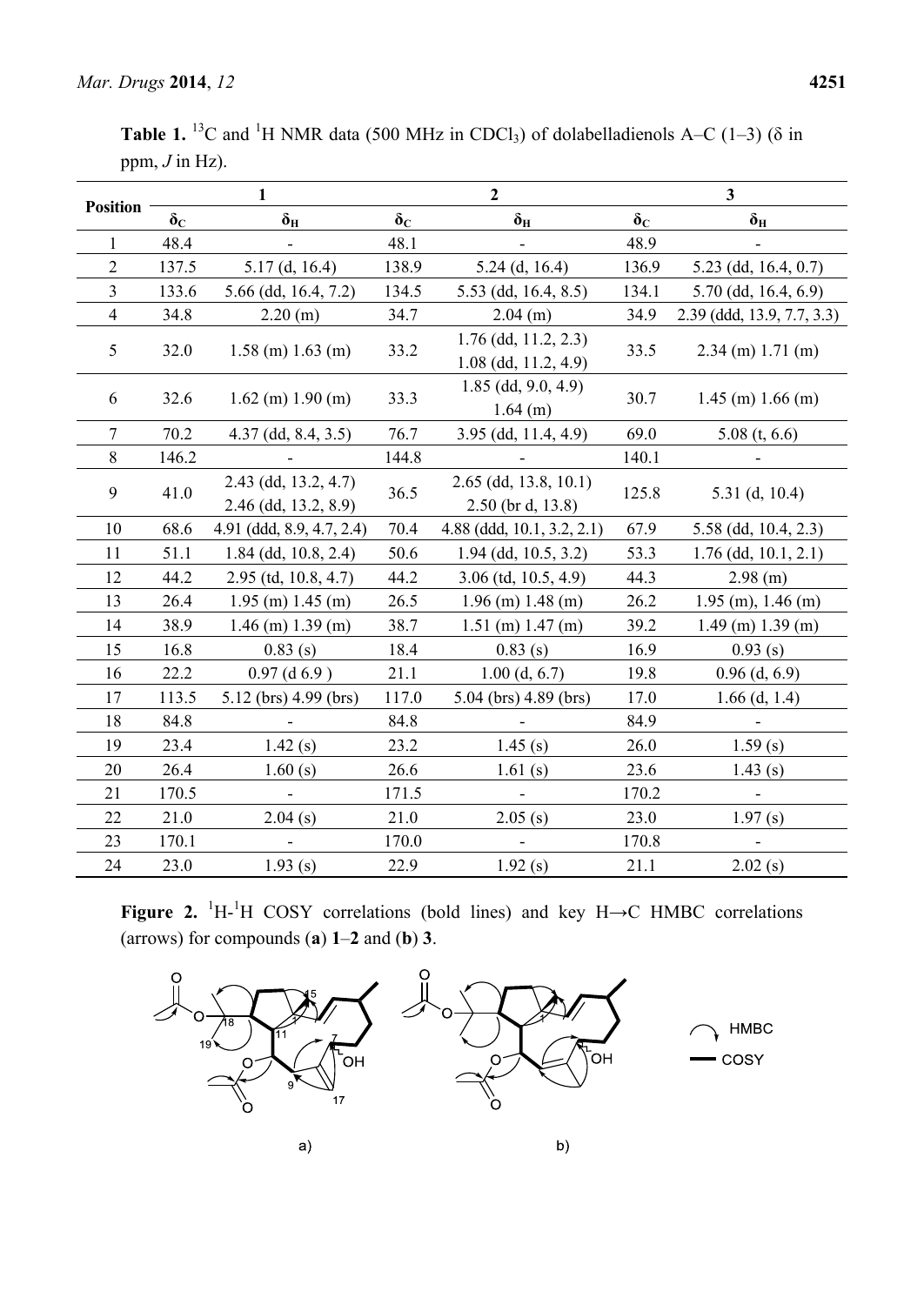

**Figure 3.** Key NOE Correlations for the main conformers found for compounds **1** (**a**) and **2** (**b**).

In the case of the epimers 7*S\** and 7*R*\*, 37 and 23 different conformers were observed, respectively, within an energy cutoff of 3 kcal/mol. The conformations identified for the 7*S*<sup>\*</sup> configuration alone were enough to placed protons H-7 and H-10 in a 2 Å environment, which fits the observed NOEs for the proposed stereochemistry. The 11,1-*trans*-fused ring system of the dolabellane was confirmed by the carbon chemical shift of CH<sub>3</sub>-15 at  $\delta_c$  16.8, indicating a 1R<sup>\*</sup> and 11*S*<sup>\*</sup> configuration [10]. Finally, the carbon chemical shifts of C-4 methine at  $\delta_c$  34.8 and CH<sub>3</sub>-16 methyl at  $\delta_c$  22.2 suggested a  $4R^*$  relative configuration, which accorded with other reported compounds [15,17]. Hence, compound **1**, named dolabelladienol A, was identified as (1*R*\*,2*E*,4*R*\*,7*R*\*,10*S*\*,11*S*\*, 12*R*\*)-10,18-diacetoxy-7-hydroxy-2,8(17)-dolabelladiene, resulting in a new natural product.

The new dolabellane diterpene **2** (6 mg) was also isolated as a white solid. Its molecular formula of  $C_{24}H_{38}O_5$  was deduced from the  $[M + Na]^+$  pseudo molecular ion at  $m/z$  429.2627 ( $C_{24}H_{38}O_5$ Na,  $\Delta 1.6$ ) and  $^{13}$ C NMR spectra (Supplementary Figures S7–S12). The close resemblance between the NMR spectra of 1 and 2 (Table 1), including  ${}^{1}H-{}^{1}H$  COSY and HMBC correlations (Figure 2a), indicated that **2** shares the same planar structure with **1**. However, slight differences in the NMR data of these two compounds were observed for the carbon C-7 ( $\delta_c$  70.2, and  $\delta_c$  76.7, respectively) and surrounding atoms (Table 1), which indicated that **2** corresponds to the C-7 epimer of **1**.

These findings accord with the NOESY analysis of **2** which demonstrated NOE correlations between the H3-15 methyl protons and H-12 and H-10 methine protons, along with the lack of correlation between H-7 and H-10 observed in the NOESY spectrum of **1** (Figure 3b). As mentioned above, the space-conformational search in a 3.0 kcal/mol range for the epimer 7*S*, showed all conformers with no dipolar correlations between H-7 and the other vicinal protons. The first is located in a populated averaged of 4.9 Å away from other proximal protons, and therefore the lack of NOE correlations in the NOESY experiment supports the hypothesis that **2** should be the epimer of **1** at C-7. Thus their stereocenters were assigned as follows 1*R*\*,10*S*\*,11*S*\*,12*R*\*. In this way, dolabelladienol A (**2**) was identified as (1*R*\*,2*E*,4*R*\*,7*S*\*,10*S*\*,11*S*\*,12*R*\*)10,18-diacetoxy-7-hydroxy-2, 8(17)-dolabelladiene, and is here reported for the first time.

Compound **3** (4 mg) was isolated as a white solid, as well, and assigned the molecular formula  $C_{24}H_{38}O_5$  based on LREIMS analysis ( $m/z$  406 [M]<sup>+</sup>) and <sup>13</sup>C NMR spectra which required six degrees of unsaturation and demonstrated that **3** is an isomer of **1** (Table 1). The NMR data of compound **3** (Supplementary Figures S13–S17) also showed spectroscopic features for a dolabellane-type diterpene,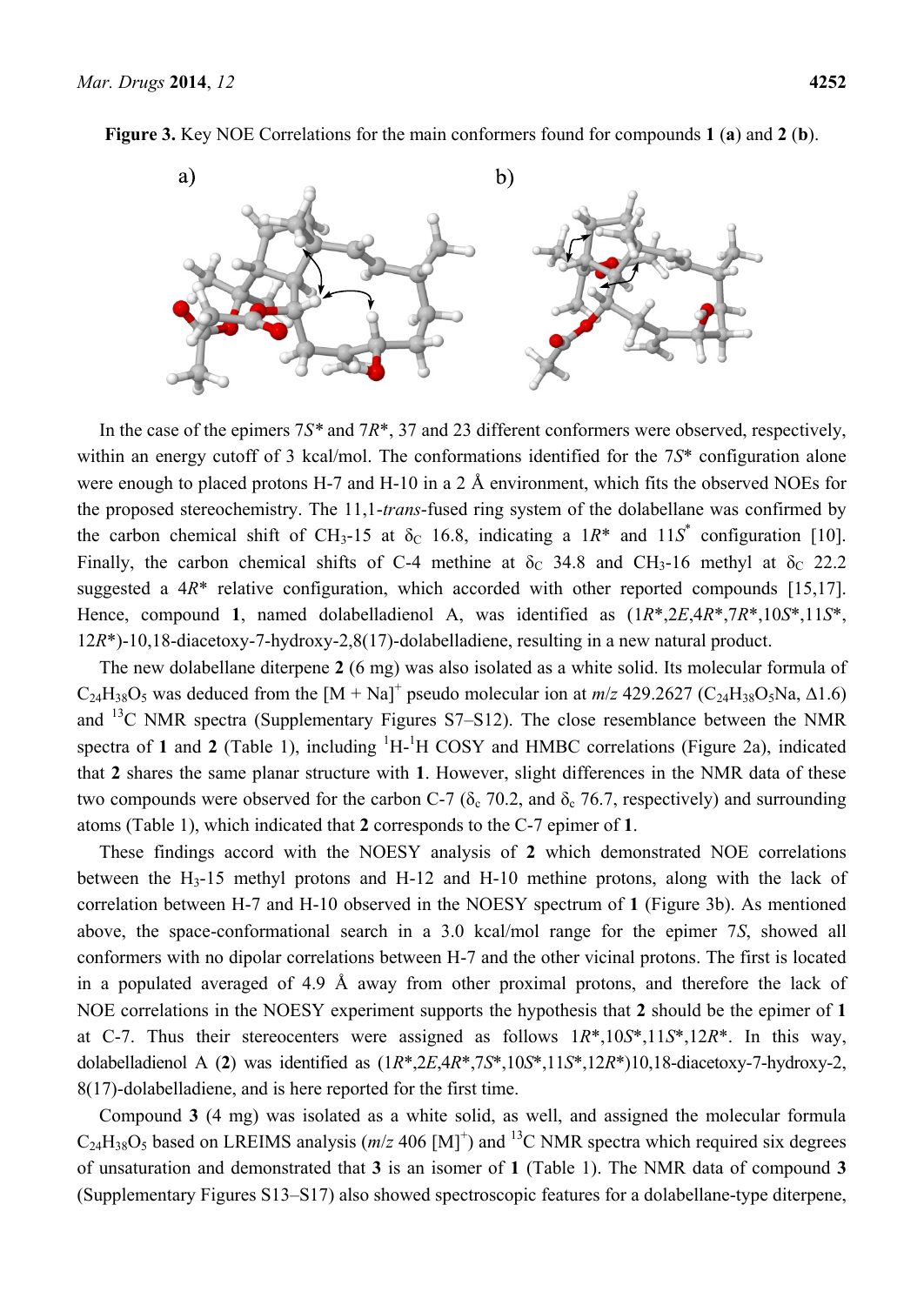similar to those of **1** and **2**, including the presence of an acetate group at C-18, an acetoxy-bearing methine at C-10 and a hydroxyl-bearing methine at C-7. By contrast, the main differences from **1** and **2** are the absence of chemical signals corresponding to the exocyclic double bond present in **1** and **2** and the presence of two endocyclic double bonds at  $\delta_H$  5.70 (dd *J* = 16.3, 6.9 Hz), 5.31 (d *J* = 10.4 Hz), and 5.21 (d *J* = 16.4 Hz). Assignments of H-C signals of **3** were conducted by HSQC experiments. The  ${}^{1}$ H- ${}^{1}$ H COSY experiment allowed for the establishment of two spins systems that were connected by HMBC correlations. In this way, the planar structure of compound **3** could be elucidated as shown in Figure 2b.

The relative stereochemistry of **3** could not be addressed because the compound decomposed. The *E* configuration of  $\Delta^2$  double bond was established by the  $J = 16.4$  Hz between the olefinic protons H2 and H3. Furthermore, the proton and chemical shifts were similar to the compound (1*R*\*,2*E*,4*R*\*,8*Z*,10*S*\*,11*S*\*,12*R*\*)10,18-diacetoxydolabella-2,8-dien-6-one, reported by Lu and Faulkner in 1998, in that they share the same *Z* configuration at  $\Delta 8$  double bond [18]. Comparison of the <sup>1</sup>H and <sup>13</sup>C NMR chemical shifts of compound **3** to those of **1** demonstrated that they share the same relative configuration for stereocenters at 1, 4, 10, 11 and 12. In this way, we identified and reported for the first time the compound **3** as (1*R*\*,2*E*,4*R*\*,8*E*,10*S*\*,11*S\**,12*R*\*)-10,18-diacetoxy-7-hydroxy-2, 8-dolabelladiene. It is worth noting that compounds **1** or **2** may potentially convert to **3** during the course of isolation or purification due to slight acidity.

Spectral data  $({}^{1}H, {}^{13}C)$  NMR, MS, optical rotation) of compound **4** (30 mg) are the same as those of dolabelladienetriol, which was previously isolated from the digestive glands of the sea hare *Dolabella californica* Stearns, 1877 [17] and obtained as semisynthetic product in 2004 [15]. It is important to note that this compound has shown strong anti-HIV and anti-HSV activity [2,19]. The dolabellanes **5** and **6** of *D. pfaffii* were also isolated and their spectral data proved identical with those of 10,18-diacetoxy-8-hydroxy-2,6-dolabelladiene (**5**) and 10-acetoxy-8,18-dihydroxy-2,6-dolabelladiene (**6**), which were previously described previously by us in 2004 [15]. We conducted a single crystal X-ray diffraction study of the compounds **4** and **5**. In the case of compound **4**, it was possible to confirm the proposed structure, but the results related to compound **5** permitted us an unambiguous description of the absolute configuration (Flack parameter =  $-0.03(6)$ ). Thus, we described the configuration of compound **5** as (1*R*,2*E*,4*R*,6*E*,8*S*,10*S*,11*S*,12*R*)-8,10,18-diacetoxy-8-hydroxy-2,6-dolabelladiene.

#### *2.2. Antiviral Activity*

In order to establish the anti-HIV-1 potential of the isolated compounds, we first evaluated the safety of compound **1**, **2** and **4** for use in human cells by treating MT-2 lymphocytes with various concentrations of the test compound. After 4–5 days of treatment, MT-2 viability, determined colorimetrically, was higher than 90% for concentrations up to 250  $\mu$ M, resulting in a CC<sub>50</sub> between  $1345 \pm 2$  and  $1456 \pm 3.4$   $\mu$ M. It is important to emphasize that the compounds were not cytotoxic and were in fact even less toxic than the neviparine (325  $\mu$ M  $\pm$  1.4) used as a control.

Subsequently, we evaluated the antiviral activity of natural compounds on MT-2 cells at concentrations between 6.25 and 25 μM. At 6.25 μM, compounds **1**, **2** and **4** inhibited the HIV-1 virus in 83%, 69% and 52% of cases, resulting in EC<sub>50</sub> values of 2.9  $\pm$  0.2, 4.1  $\pm$  0.4 and 6.16  $\pm$  0.7  $\mu$ M, respectively. There was a slight difference in activity between epimers **1** and **2**, but the antiviral activity of the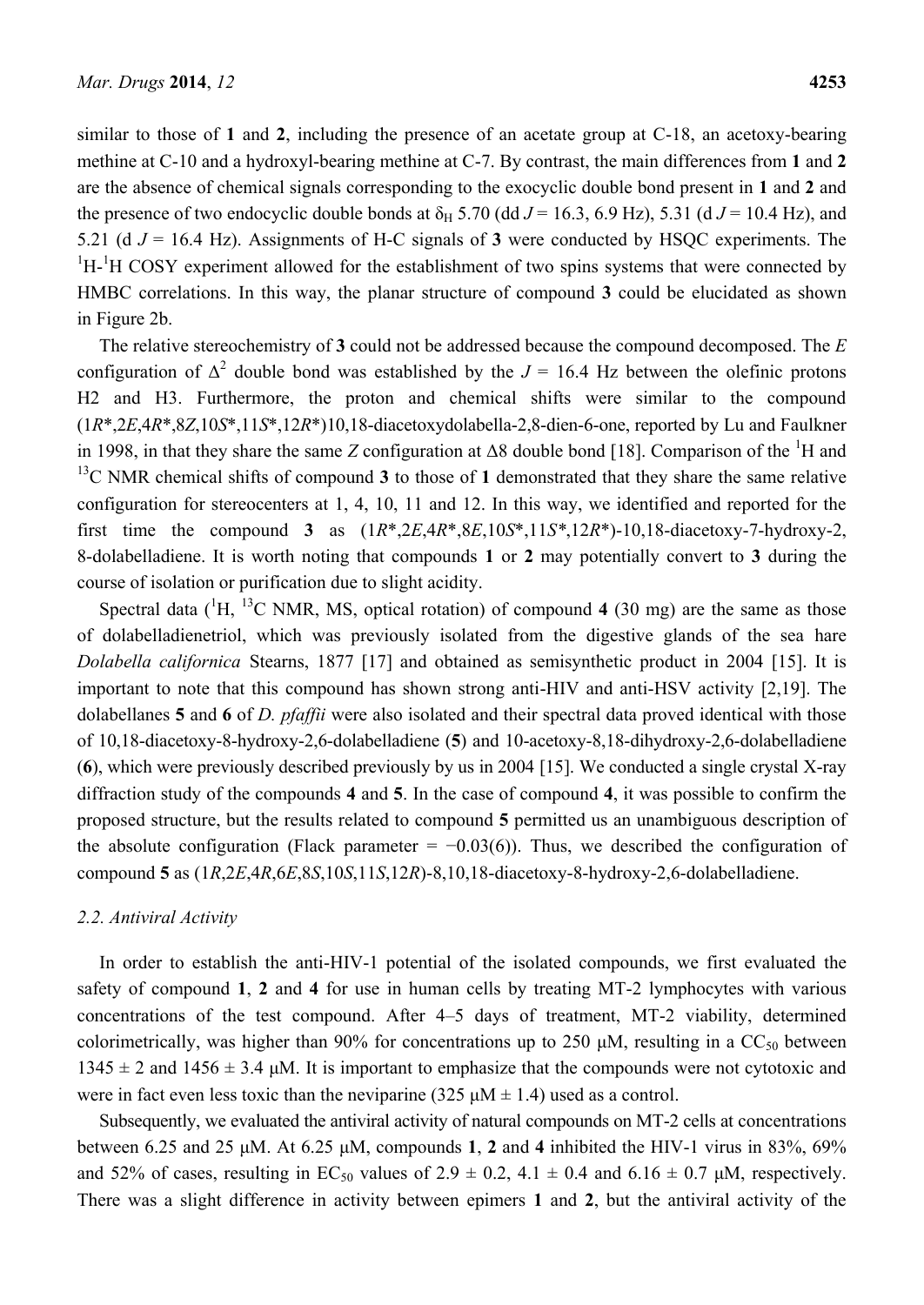2,8(17)-dolabelladienes series was twice as active as the 2,6-dolabelladienes series and exhibited a positive influence on the inhibition of HIV-1.

It is noteworthy that when compounds **1** and **2** were evaluated in the antiviral test, they proved more active than compound **4**, hitherto the most active compound reported by us to have demonstrated non-competitive inhibition of HIV-1 reverse transcriptase [2,14,15], This suggests that these diterpenes could be considered potential new agents for HIV-1 therapy. Therefore, we recommend further studies on the precise mechanism of activity and on the *in vivo* antiviral activity.

## **3. Experimental Section**

## *3.1. General Experimental Procedures*

LREIMS and HRESIMS were measured on QQq-TOF mass spectrometer, Applied Biosystems QSTAR Elite. For the HRGC-MS analysis a GC7890A (Agilent Technologies, Santa Clara, CA, USA) with a DB-5MS (5% Phenyl methyl siloxane) chromatographic column (60 m  $\times$  250  $\mu$ m  $\times$  0.25  $\mu$ m) was coupled with an MSD-5975 (Agilent Technologies) with an electronic impact ion source (70 eV) for detecting ions between *m*/*z* 50–500 in scan mode. Injector and detector temperatures were set at 270 °C and 290 °C, respectively. We maintained the temperature program at 160 °C, and then programmed to 260 °C at a rate of 4 °C/min before finally raising the temperature at a rate of 10 °C/min to 290 °C for 15 min. Helium served as the carrier gas at a flow rate of 1 mL/min. Linear retention indices (RI) were calculated according to the Kovats method using a mixture of normal paraffin  $C_6-C_{26}$ as external references. Nuclear magnetic resonance spectra (proton and carbon) were recorded on Varian VNMRS or Bruker 500 MHz Advance spectrometers, employing CDCl<sub>3</sub> (99.8%, Merck, Whitehouse Station, NJ, USA) as a solvent. Multiplicities of  ${}^{13}C$  signals were obtained by DEPT. For column chromatography, we used silica gel 60. All the solvents were analytical grade. Optical rotations were measured on a Polartronic ADP440+, Bellinghan + Stanley Polarimeter (North Farm Industrial Estate, Tunbridge Wells, UK).

# *3.2. Sample Collection*

The brown algae *Dictyota pfaffii* was collected during July 2009 at a depth of 6–9 m, by scuba dives at the Atol das Rocas reef, a Biological Marine Reserve in the Rio Grande do Norte State, lat. 03°51′03″S, long. 33°40′29″W, Brazil. The legal authorization for sample colleting was obtained from VLT (SISBIO/IBAMA Brazil) (number 17352). Dr. Roberto Villaça (Departamento de Biologia Marinha, Instituto de Biologia, UFF) collected and identified the seaweeds. A voucher specimen (HRJ 9117) was deposited in the herbarium of the Universidade do Estado do Rio de Janeiro (UERJ) and the seaweed was air-dried.

# *3.3. Extraction, Isolation and Structural Elucidation of Compounds*

The air-dried material of *Dictyota pfaffii* (65 g) was extracted three times with 500 mL of  $CH_2Cl_2$ each time for 24 h. The extracts were combined, filtered and further dried under vacuum at 40 °C. The dried crude extract (3.5 g) was subjected to vacuum column chromatography (CC) using a discontinuous gradient (Hexane/CH<sub>2</sub>Cl<sub>2</sub>/EtOAc/MeOH) in order to obtain 12 fractions (F1 to F12).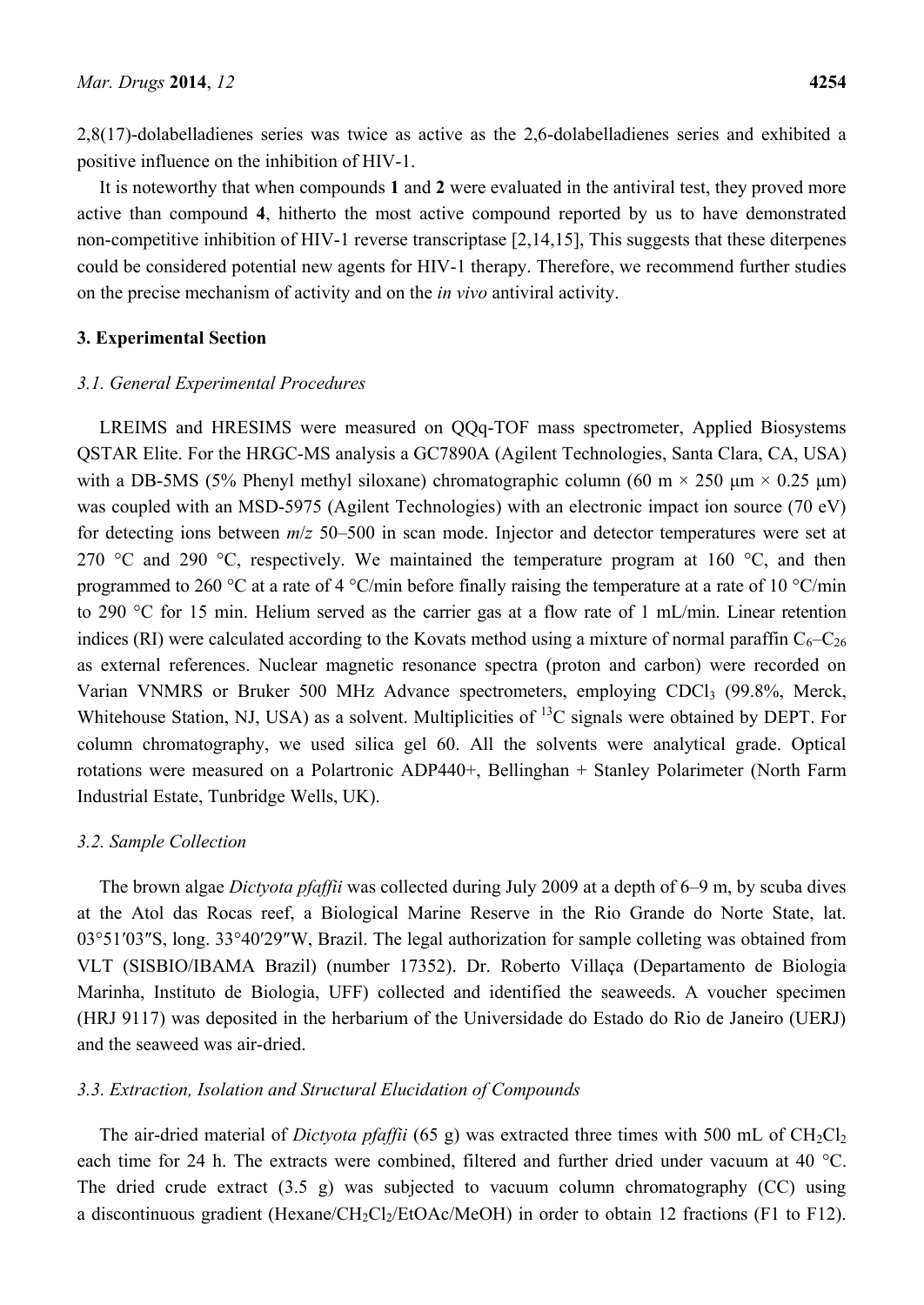Fraction F7 (CH<sub>2</sub>Cl<sub>2</sub>/EtOAc, 9:1) yields white crystals of compound 5 (750 mg). Fraction F8 was chromatographed on a silica gel CC using as eluent an isocratic mixture of  $CH_2Cl_2/EtOAc$ , 9:1 in order to obtain 12 fractions (F8.1 to F8.12). From these, fraction F8.3 yielded compound **2** (6 mg) and compound **3** (4 mg) after silica gel column chromatography eluted with  $CH_2Cl_2/EtOAc$ , 8:2 as solvent. Fraction F8.7 yielded the pure compound **6** (20 mg), and fraction F8.10 the pure compound **1** (28 mg). Finally, by crystallization in hexane, fraction F10 yielded pure compound **4** (30 mg) in the form of white needle crystals. All the isolated compounds were identified the analysis of their 1D- and 2D-NMR spectra, together with their EI-MS spectra analysis.

## *3.4. Conformational Searches*

Conformational searches were performed using 50,000 GMMX steps as implemented in the PCmodel software (version 8.5), the MMFF94s force field and the TNCG algorithm. All local minima within 3.5 kcal/mol of the global minimum were saved and subsequently re-minimized using the FMNR algorithm within an energy cut-off of 3.0 kcal/mol. For compound **1**, 15 out of 37 conformers, 56.9% of the population, exhibited NOE between H-7 and H-10 (distances of 2.11 and 2.96 Å). For compound **2**, all 23 found conformers, 100% of the population, did not show NOE between H7 and H10 (distances larger than 3.8 Å).

**Dolabelladienol A** (1*R*\*,2*E*,4*R*\*,7*S*\*,10*S*\*,11*S*\*,12*R*\*)10,18-diacetoxy-7-hydroxy-2, 8(17)-dolabelladiene (1). White solid (28 mg),  $[\alpha]_D^{25} + 11^\circ$  (c 0.002, CHCl<sub>3</sub>), RI 2593. <sup>1</sup>H and <sup>13</sup>C NMR data, see Table 1. **EIMS** *m*/*z* (relative intensity) 406 (4), 346 (3), 304 (4), 286 (100), 271 (46), 243 (61), 215 (25), 173 (34), 145 (32), 133 (30), 107 (75), 93 (80), 55 (65). **HRESIMS**: [M + Na]<sup>+</sup> 429.2631 (C24H38O5Na 429.2611, ∆1.95 mmu).

**Dolabelladienol B** (1*R*\*,2*E*,4*R*\*,7*R*\*,10*S*\*,11*S*\*,12*R*\*)10,18-diacetoxy-7-hydroxy-2,  $8(17)$ -dolabelladiene (2). White solid,  $[\alpha]_D^{25} + 4^\circ$  (c 0.002, CHCl<sub>3</sub>), RI 2567. <sup>1</sup>H and <sup>13</sup>C NMR data, see Table 1. **HRESIMS** 835.5353  $[2M + Na]^+$ ; 429.2627  $[M + Na]^+$ ; **EIMS**  $m/z$  (relative intensity) 406 [M]<sup>+</sup> (3), 328 [M – AcOH − H2O]<sup>+</sup> (5), 304 (7), 286 [M − AcOH − AcOH]<sup>+</sup> (45), 243 (43), 215 (20), 187 (28), 161 (47), 135 (65), 107 (77), 93 (100), 55 (60).

**Dolabelladienol C** (1*R*\*,2*E*,4*R*\*,8*E*,10*S*\*,11*S*\*,12*R*\*)10,18-diacetoxy-7-hydroxy-2, 8-dolabelladiene (3). White solid,  $[\alpha]_D^{25} + 14^\circ$  (c 0.002, CHCl<sub>3</sub>), RI 2475. <sup>1</sup>H and <sup>13</sup>C NMR data, see Table 1 **EIMS** *m*/*z* (relative intensity) 406 (4) 304 (5) 286 (38) 271 (31) 243 (32) 229 (12) 203 (23) 175 (51) 133 (52) 121 (71) 107 (75) 95 (100) 79 (58) 69 (53) 55 (63).

(1*R\**,2*E*,4*R\**,6*E*,8*S\**,10*S\**,11*S\**,12*R\**)-8,10,18-trihydroxy-2,6-dolabelladiene (**4)**. White needles,  $[\alpha]_D^{25}$  –27° (c, 0.5, CHCl<sub>3</sub>), RI 2257, NMR, and MS data are consistent with literature values [15].

(1*R*,2*E*,4*R*,6*E*,8*S*,10*S*,11*S*,12*R*)-10,18-diacetoxy-8-hydroxy-2,6-dolabelladiene (**5**). White needles,  $[\alpha]_D^{25}$  –123° (c 0.002, CHCl<sub>3</sub>), RI 2475, NMR, and MS data are consistent with literature values [15].

(1*R\**,2*E*,4*R\**,6*E*,8*S\**,10*S\**,11*S\**,12*R\**)-10-acetoxy-8,18-dihydroxy-2,6-dolabelladiene (**6**). White solid,  $[\alpha]_D^{25}$  –70° (c, 0.5, CHCl<sub>3</sub>), RI 2314, NMR, and MS data are consistent with literature values [15].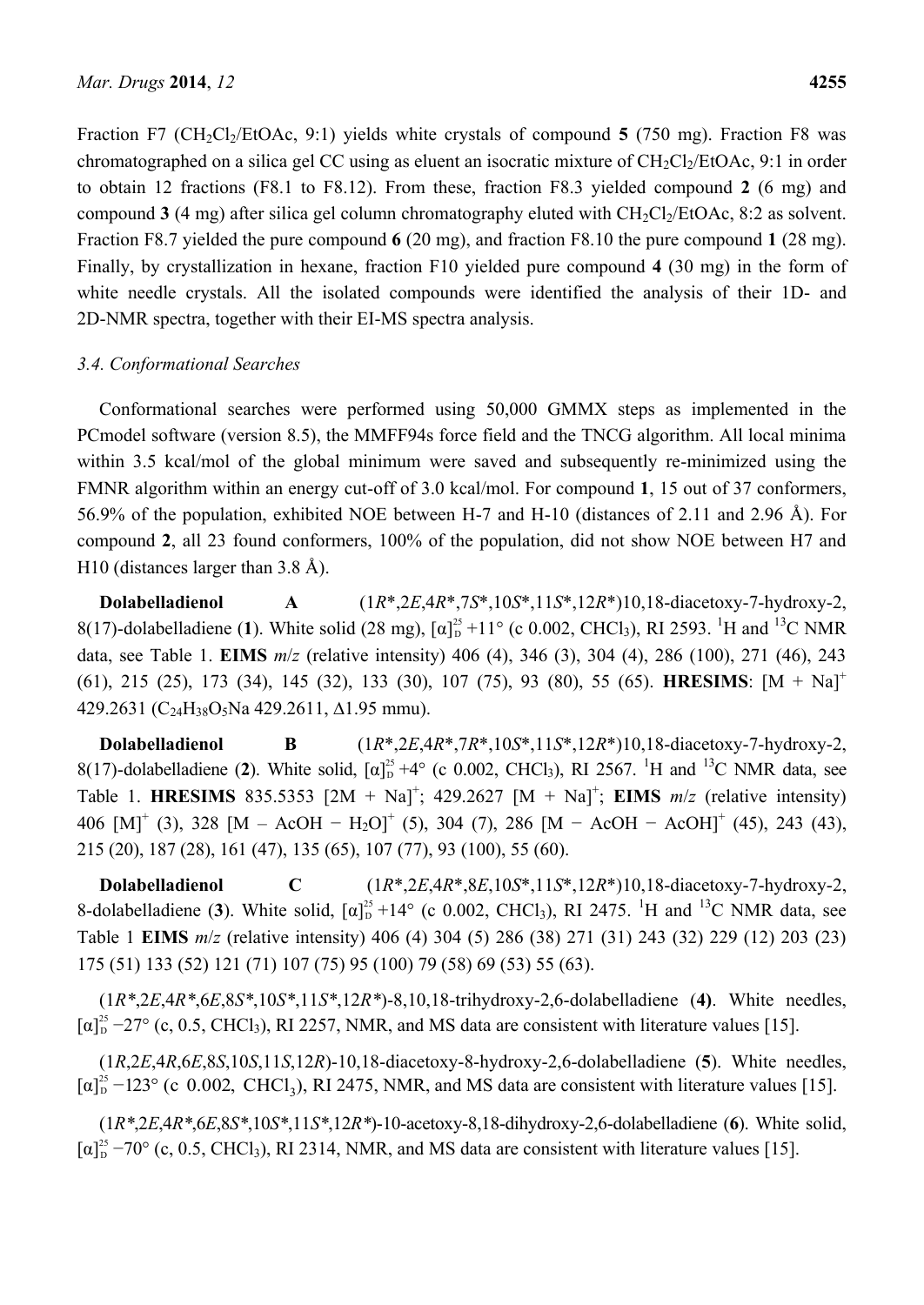#### *3.5. X-Ray Diffraction Analysis of Compound 4*

X-ray diffraction data was carried out in Bruker D8 Venture with radiation CuK $\alpha$  ( $\lambda$  = 1.5418 Å). The structure was solved by direct methods and refined by full-matrix least squares on  $F^2$  with SHELX-97 package (Figure 4) [20]. The positions of hydrogen atoms were generated geometrically and refined according to a riding model. All non-hydrogen atoms were refined anisotropically. Crystallographic data for the structures of **4** and **5** have been deposited with the Cambridge Crystallographic Data Centre database.

## **Figure 4.** X-ray crystal structure of the compound **4** and **5**.



Crystallographic data for compound 4:  $C_{20}H_{34}O_3$ , F.W. = 322.5, colorless needle, monoclinic, space group P2<sub>1</sub>, a = 9.4394(7) Å, b = 7.6155(5) Å, c = 13.4810(8) Å,  $\beta$  = 95.527(4)°, volume = 964.59(11)  $\mathring{A}^3$ , Z = 2, Dc = 1.11g/cm<sup>3</sup>,  $\mu$  = 0.56 mm<sup>-1</sup>, F(000) = 356, Crystal dimensions: 0.065 mm  $\times$  0.097 mm  $\times$  0.268 mm. Independent reflections: 3415 (Rint = 0.058). The final anisotropic full-matrix least-squares refinement on  $F^2$  with 216 variables converged at R1 = 9.73%, for the observed data and  $wR2 = 25$ , 38% for all data. CCDC number: 1000466.

Crystallographic data for compound  $5: C_{24}H_{38}O_5$ , F.W. = 408.5, colorless prismatic, orthorhombic, space group P2<sub>1</sub>2<sub>1</sub>2<sub>1</sub>, a = 8.3069(2) Å, b = 13.6440(3) Å, c = 20.7705(5) Å, volume = 2354.11(10) Å<sup>3</sup>,  $Z = 4$ , Dc = 1.15 g/cm<sup>3</sup>,  $\mu = 0.63$  mm<sup>-1</sup>, F(000) = 888, Crystal dimensions: 0.16 mm × 0.29 mm × 0.50 mm. Independent reflections:  $4221$  (Rint = 0.041). The final anisotropic full-matrix least-squares refinement on  $F^2$  with 267 variables converged at R1 = 3.77%, for the observed data and wR2 = 9.87% for all data. The Flack parameter was  $-0.03$  (6) using 1609 quotients  $[(I+) - (I-)]/[(I+) + (I-)]$  [21] CCDC number: 1005607.

#### *3.6. Cells and Viruses*

MT-2 cells were grown in RPMI 1640 media (LGC Bio, São Paulo, Brazil), which contained 10% heat-inactivated fetal bovine serum (Hyclone, Logan, UT, USA). Cell cultures were incubated at 37 °C in a humidified air atmosphere containing  $5\%$  CO<sub>2</sub>. HIV-1 isolates IIIB (X4-tropic, subtype B, donated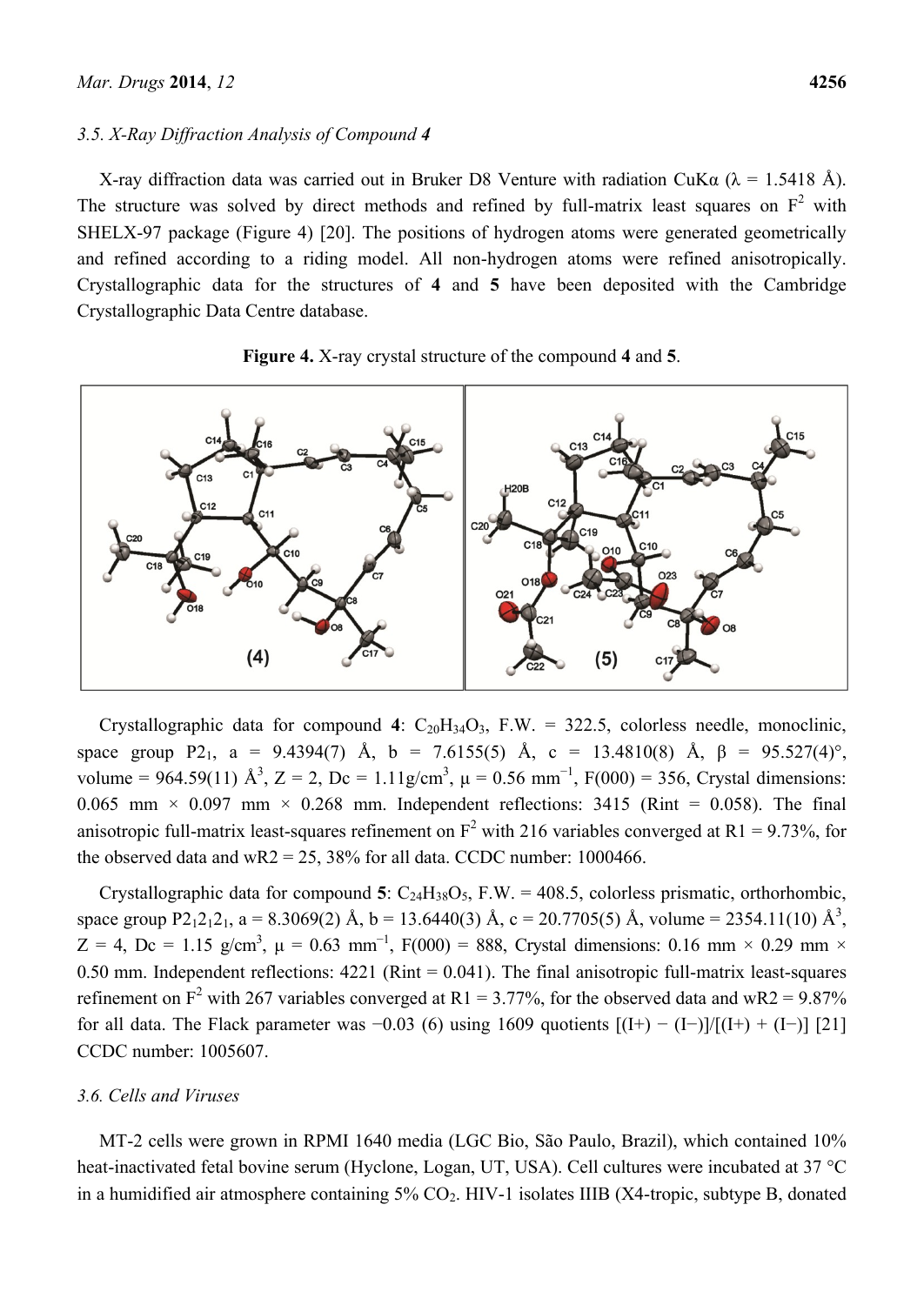by Eva Maria Fenyo, University of Lund, Lund, Sweden) were prepared in PHA-activated MT-2 cells and stored at −70 °C.

#### *3.7. Cytotoxicity Assays*

The cytotoxicity of the compounds in triplicates was tested in MT-2 cells  $(2 \times 10^6 \text{ cell}/100 \text{ }\mu\text{L/well})$ grown in 96-well plates for 72 h at 37 °C with a 5%  $CO<sub>2</sub>$  atmosphere. Cells were incubated with culture medium containing the compounds at different concentrations. After 4 to 5 days the HIV-1, cytopathic effect was determined colorimetrically by the MTT method [22]. In brief, 20 μL of MTT Sigma Chemical Co. (St. Louis, MO, USA) (5 mg/mL) were added to wells and 4 h later the optical density was measured at 540 nm. The 50% cytotoxic concentration  $(CC<sub>50</sub>)$  was determinate as the concentration capable of reducing the optical density by 50% in comparison with the control. The  $CC_{50}$ was calculated by linear regression analysis of the dose-response curves generate as previously described [23].

#### *3.8. Antiviral Assays*

The MT-2 cells  $(2 \times 10^6 \text{ cell}/100 \text{ }\mu\text{L}/\text{well})$  were initially exposed to viral suspensions containing 5 to 10 ng/mL of HIV-1 p24 Ag for 2 to 3 h. The cells were treated with compounds at different concentrations. After 2–3 days at 37  $\degree$ C in 5% CO<sub>2</sub>, HIV-1 cytopathic effect was determined colorimetrically by the MTT method  $[22]$ . EC<sub>50</sub> was calculated as described  $[23]$ . The positive control was neviparine 5 μM (replication viral inhibition of 99%).

## **4. Conclusions**

This study identified four hitherto undescribed dolabellane diterpenes from *Dictyota pfaffii* (**1**–**4**), three of which are new (**1**–**3**), while one (**4**) is here described for the first time in this species, in addition to the major known compounds **5** and **6**. Biological assays demonstrated that none of the compounds were cytotoxic. Compounds **1** and **2** were evaluated in the antiviral test and seen to be more active than dolabelladienetriol **4** and nevirapine. Such results confirm that these diterpenes should be considered as potential new agents for HIV-1 therapy.

## **Acknowledgments**

This work was financially supported by grants from Conselho Nacional de Desenvolvimento Científico e Tecnológico–CNPq (490425/2010-0), Fundação de Amparo à Pesquisa do Estado do Rio de Janeiro–FAPERJ (E-26/103.176/2011), Ministerio de Economia y Competitividad (MINECO, España) (AGL2012-12266-C02), Colciencias and DIB–Universidad Nacional de Colombia.

## **Author Contributions**

APV, FR, CJ, JR, VLT, LC conducted natural products isolation and structural determination, algae identification and drafted the manuscript. IBO, PRSS, CCCS and ICNPP conducted biological (antiviral) tests. JALCR conducted X-ray diffraction analyses.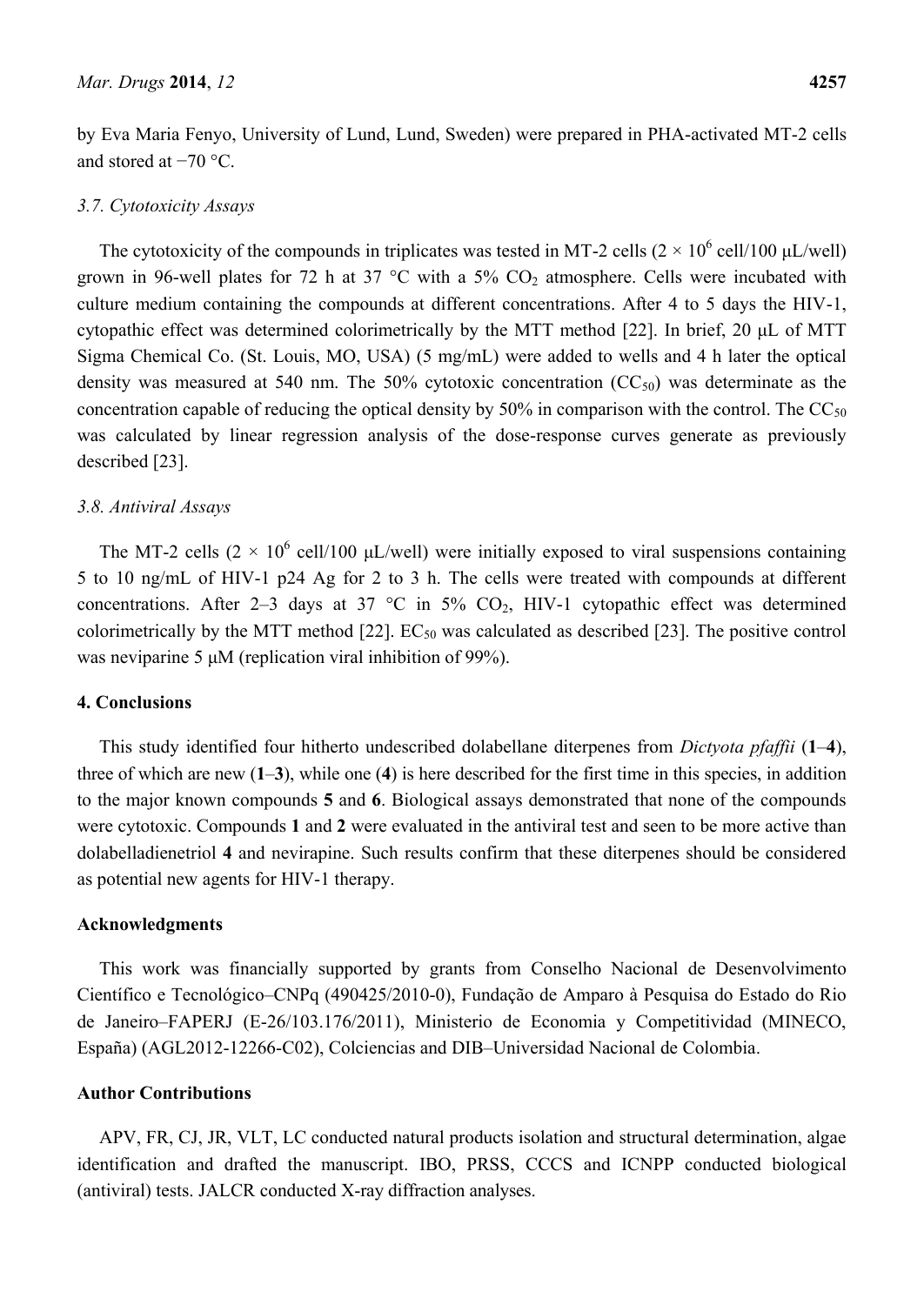# **Conflicts of Interest**

The author declares no conflict of interest.

# **References**

- 1. Zhou, X.; Liu, J.; Yang, B.; Lin, X.; Yang, X.W.; Liu, Y. Marine natural products with anti-HIV activities in the last decade. *Curr. Med. Chem.* **2013**, *20*, 953–973.
- 2. Cirne-Santos, C.C.; Souza, T.M.; Teixeira, V.L.; Fontes, C.F.; Rebello, M.A.; Castello-Branco, L.R.; Abreu, C.M.; Tanuri, A.; Frugulhetti, I.C.; Bou-Habib, D.C.; *et al.* The dolabellane diterpene Dolabelladienetriol is a typical noncompetitive inhibitor of HIV-1 reverse transcriptase enzyme. *Antivir. Res.* **2008**, *77*, 64–71.
- 3. Huang, L.; Chen, C.H. Molecular targets of anti-HIV-1 triterpenes. *Curr. Drug Targets Infect. Disord.* **2002**, *2*, 33–36.
- 4. Pereira, H.S.; Leão-Ferreira, L.R.; Moussatché, N.; Teixeira, V.L.; Cavalcanti, D.N.; Costa, L.J.; Diaz, R.; Frugulhetti, I.C.P.P. Antiviral activity of diterpenes isolated from the Brazilian marine alga *Dictyota menstrualis* against human immunodeficiency virus type 1 (HIV-1). *Antivir. Res.* **2004**, *64*, 69–76.
- 5. Aiken, C.; Chen, C.H. Betulinic acid derivatives as HIV-1 antivirals. *Trends Mol. Med.* **2005**, *11*, 31–36.
- 6. Dang, Z.; Qian, K.; Ho, P.; Zhu, L.; Lee, K.H.; Huang, L.; Chen, C.H. Synthesis of betulinic acid derivatives as entry inhibitors against HIV-1 and bevirimat-resistant HIV-1 variants. *Bioorg. Med. Chem. Lett.* **2012**, *22*, 5190–5194.
- 7. Xu, H.X.; Zeng, F.Q.; Wan, M.; Sim, K.Y. Anti-HIV triterpene acids from *Geum japonicum*. *J. Nat. Prod.* **1996**, *59*, 643–645.
- 8. Gochfeld, D.J.; el Sayed, K.A.; Yousaf, M.; Hu, J.F.; Bartyzel, P.; Dunbar, D.C.; Wilkins, S.P.; Zjawiony, J.K.; Schinazi, R.F.; Schlueter Wirtz, S.; *et al.* Marine natural products as lead anti-HIV agents. *Mini Rev. Med. Chem.* **2003**, *3*, 401–424.
- 9. Ioannou, E.; Quesada, A.; Rahman, M.M.; Gibbons, S.; Vagias, C.; Roussis, V. Dolabellanes with antibacterial activity from the brown alga *Dilophus spiralis*. *J. Nat. Prod.* **2011**, *74*, 213–222.
- 10. Wei, X.; Rodríguez, A.D.; Baran, P.; Raptis, R.G. Dolabellane-Type Diterpenoids with Antiprotozoan Activity from a Southwestern Caribbean Gorgonian Octocoral of the Genus *Eunicea*. *J. Nat. Prod.* **2010**, *73*, 925–934.
- 11. Konig, G.M.; Wright, A.D.; Sticher, O.; Angerhofer, C.K.; Pezzuto, J.M. Biological activities of selected marine natural products. *Planta Med.* **1994**, *60*, 532–537.
- 12. Yodsaoue, O.; Sonprasit, J.; Karalai, C.; Ponglimanont, C.; Tewtrakul, S.; Chantrapromma, S. Diterpenoids and triterpenoids with potential anti-inflammatory activity from the leaves of *Aglaia odorata*. *Phytochemistry* **2012**, *76*, 83–91.
- 13. Konig, G.M.; Wright, A.D.; Franzblau, S.G. Assessment of antimycobacterial activity of a series of mainly marine derived natural products. *Planta Med.* **2000**, *66*, 337–342.